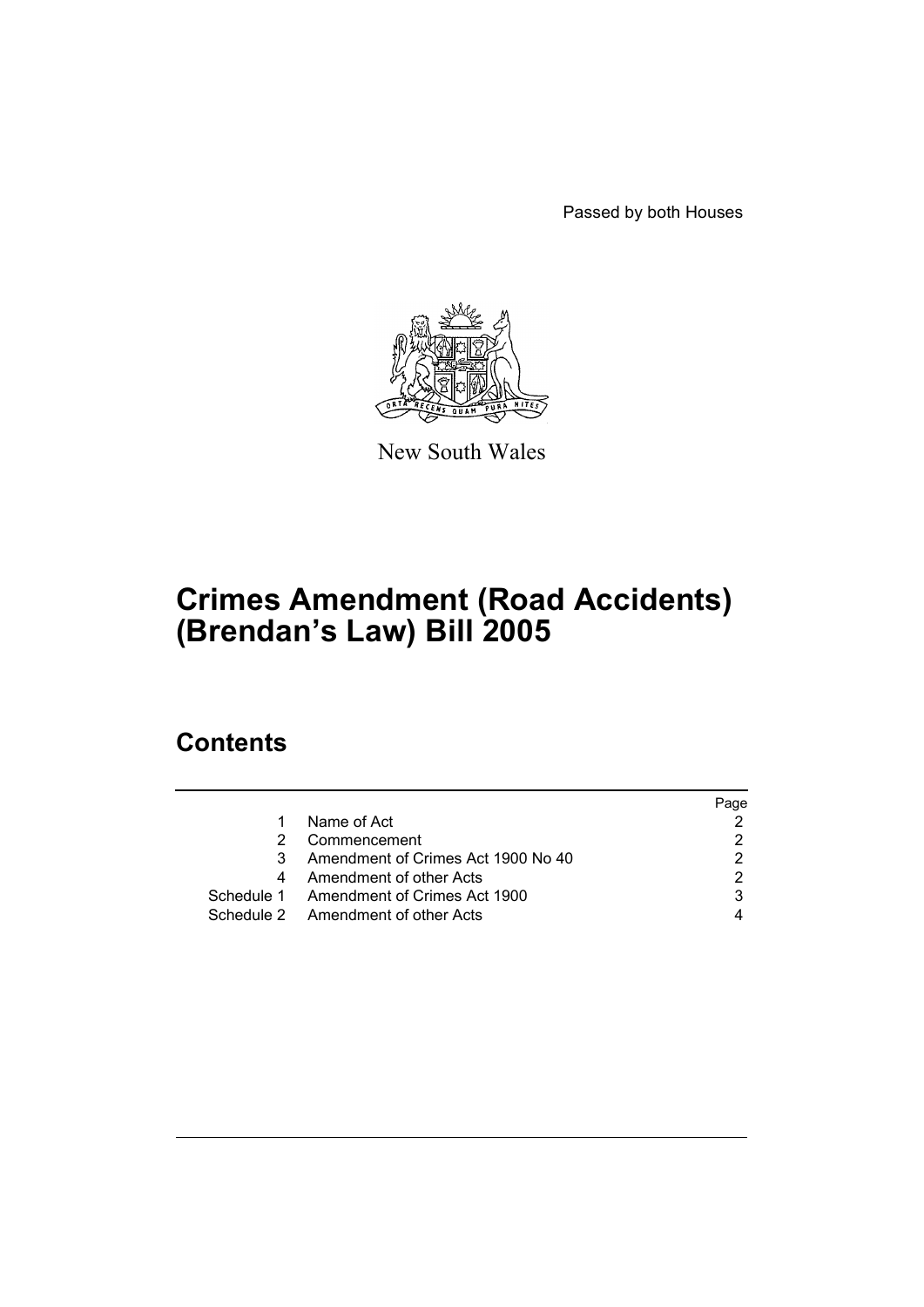*I certify that this PUBLIC BILL, which originated in the LEGISLATIVE ASSEMBLY, has finally passed the LEGISLATIVE COUNCIL and the LEGISLATIVE ASSEMBLY of NEW SOUTH WALES.*

> *Clerk of the Legislative Assembly. Legislative Assembly, Sydney, , 2005*



New South Wales

# **Crimes Amendment (Road Accidents) (Brendan's Law) Bill 2005**

Act No , 2005

An Act to amend the *Crimes Act 1900* and various other Acts with respect to the obligations of drivers to stop and provide assistance where their vehicles are involved in accidents that cause death or injury.

*I have examined this Bill, and find it to correspond in all respects with the Bill as finally passed by both Houses.*

*Chairman of Committees of the Legislative Assembly.*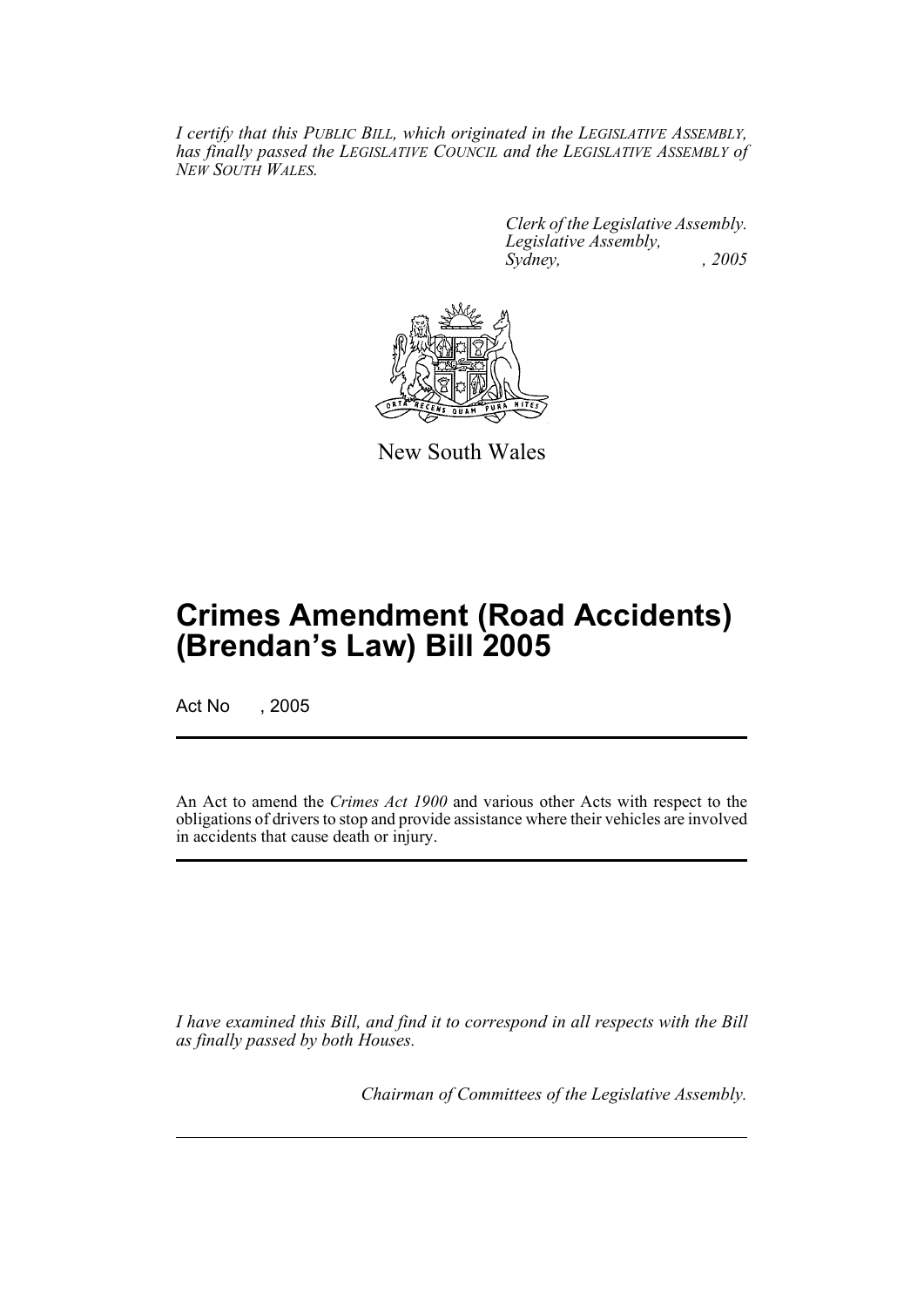### **The Legislature of New South Wales enacts:**

### **1 Name of Act**

This Act is the *Crimes Amendment (Road Accidents) (Brendan's Law) Act 2005*.

### **2 Commencement**

- (1) This Act commences on a day or days to be appointed by proclamation, except as provided by subsection (2).
- (2) Schedule 2.3 commences:
	- (a) on the commencement of Schedule 1, or
	- (b) on the commencement of Part 5.4 of the *Road Transport (General) Act 2005*,

whichever is the later.

## **3 Amendment of Crimes Act 1900 No 40**

The *Crimes Act 1900* is amended as set out in Schedule 1.

## **4 Amendment of other Acts**

Each Act specified in Schedule 2 is amended as set out in that Schedule.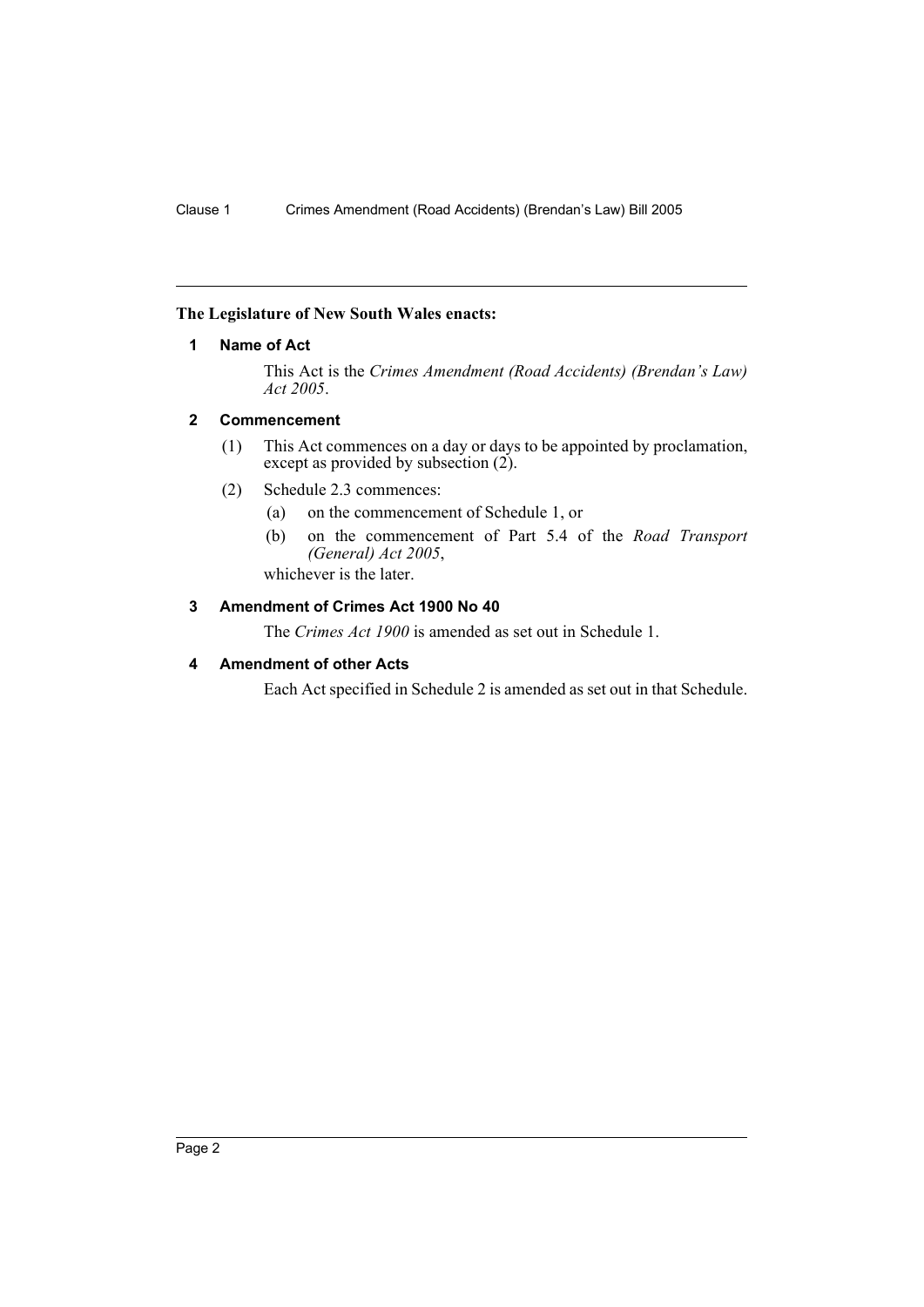Amendment of Crimes Act 1900 New York 1900 New York 1900 New York 1900

## **Schedule 1 Amendment of Crimes Act 1900**

(Section 3)

#### **Section 52AB**

Insert after section 52AA:

### **52AB Offence of failing to stop and assist after vehicle impact causing death or grievous bodily harm**

- (1) A person is guilty of an offence if:
	- (a) a vehicle being driven by the person is involved in an impact occasioning the death of another person, and
	- (b) the person knows, or ought reasonably to know, that the vehicle has been involved in an impact occasioning the death of, or grievous bodily harm to, another person, and
	- (c) the person fails to stop and give any assistance that may be necessary and that it is in his or her power to give.

Maximum penalty: imprisonment for 10 years.

- (2) A person is guilty of an offence if:
	- (a) a vehicle being driven by the person is involved in an impact occasioning grievous bodily harm to another person, and
	- (b) the person knows, or ought reasonably to know, that the vehicle has been involved in an impact occasioning the death of, or grievous bodily harm to, another person, and
	- (c) the person fails to stop and give any assistance that may be necessary and that it is in his or her power to give.

Maximum penalty: imprisonment for 7 years.

- (3) The provisions of section 52A (5) and (6) (which prescribe circumstances in which a vehicle is taken to be involved in an impact) apply for the purposes of this section in the same way as they apply for the purposes of section 52A.
- (4) In this section, *vehicle* has the same meaning as it has in section 52A.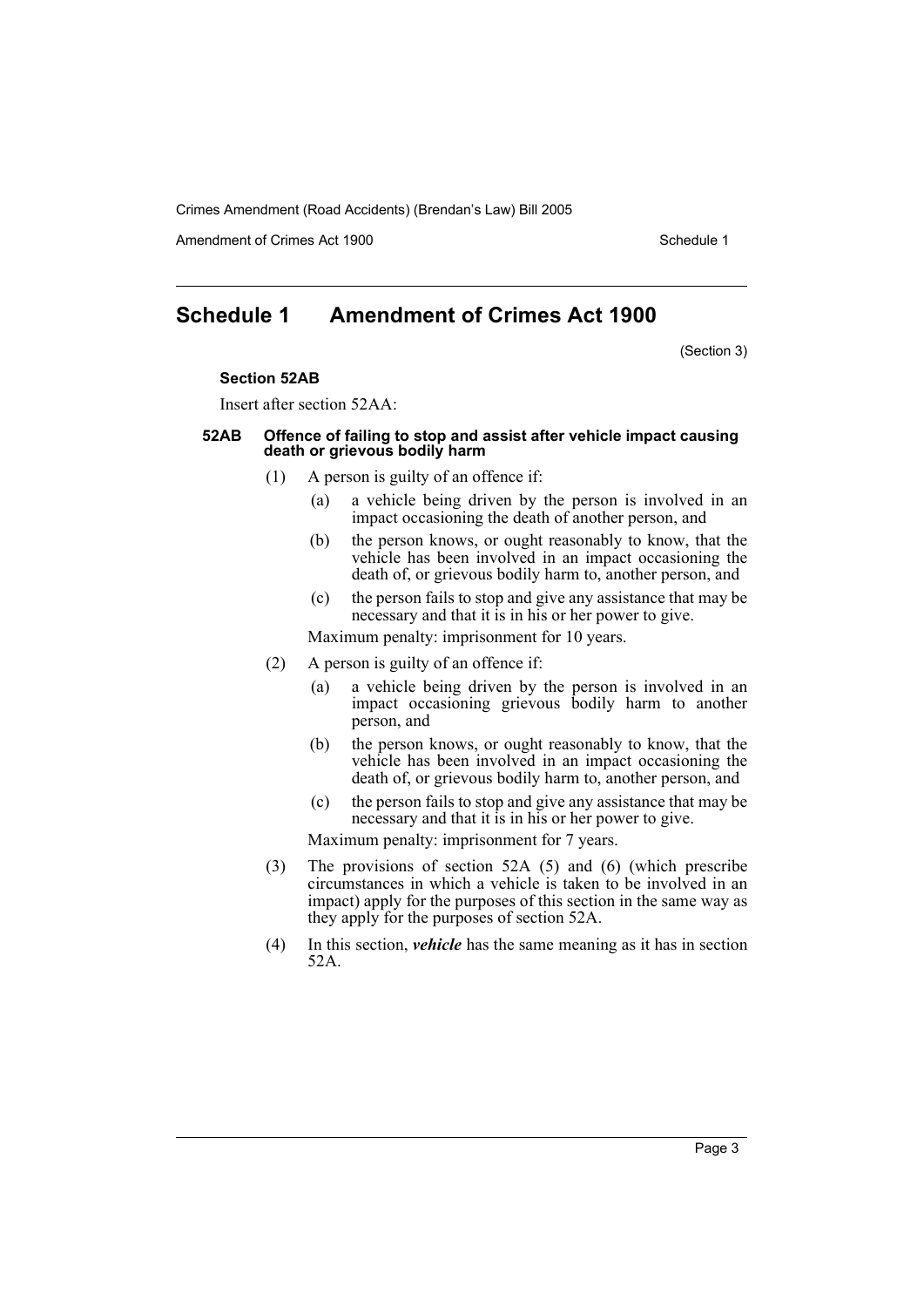Schedule 2 Amendment of other Acts

# **Schedule 2 Amendment of other Acts**

(Section 4)

### **2.1 Criminal Procedure Act 1986 No 209**

- **[1] Section 267 Maximum penalties for Table 1 offences** Insert ", 52AB" after "52A" in section 267 (4) (a).
- **[2] Schedule 1 Indictable offences triable summarily** Insert after clause 16 of Table 1:
	- **16A Failing to stop and assist after road accident** An offence under section 52AB of the *Crimes Act 1900*.

## **2.2 Road Transport (General) Act 1999 No 18**

**[1] Section 24 Court may impose penalty and disqualify driver on conviction** Insert after section 24 (6) (c):

(c1) an offence under section 52AB of the *Crimes Act 1900*,

### **[2] Section 25 Disqualification for certain major offences**

Insert "or 52AB" after "51A" in paragraph (b) of the definition of *convicted person* in section 25 (1).

## **2.3 Road Transport (General) Act 2005 No 11**

### **[1] Section 187 Court may impose penalty and disqualify driver on conviction**

Insert after section 187 (6) (c):

(c1) an offence under section 52AB of the *Crimes Act 1900*,

### **[2] Section 188 Disqualification for certain major offences**

Insert "or 52AB" after "51A" in paragraph (b) of the definition of *convicted person* in section 188 (1).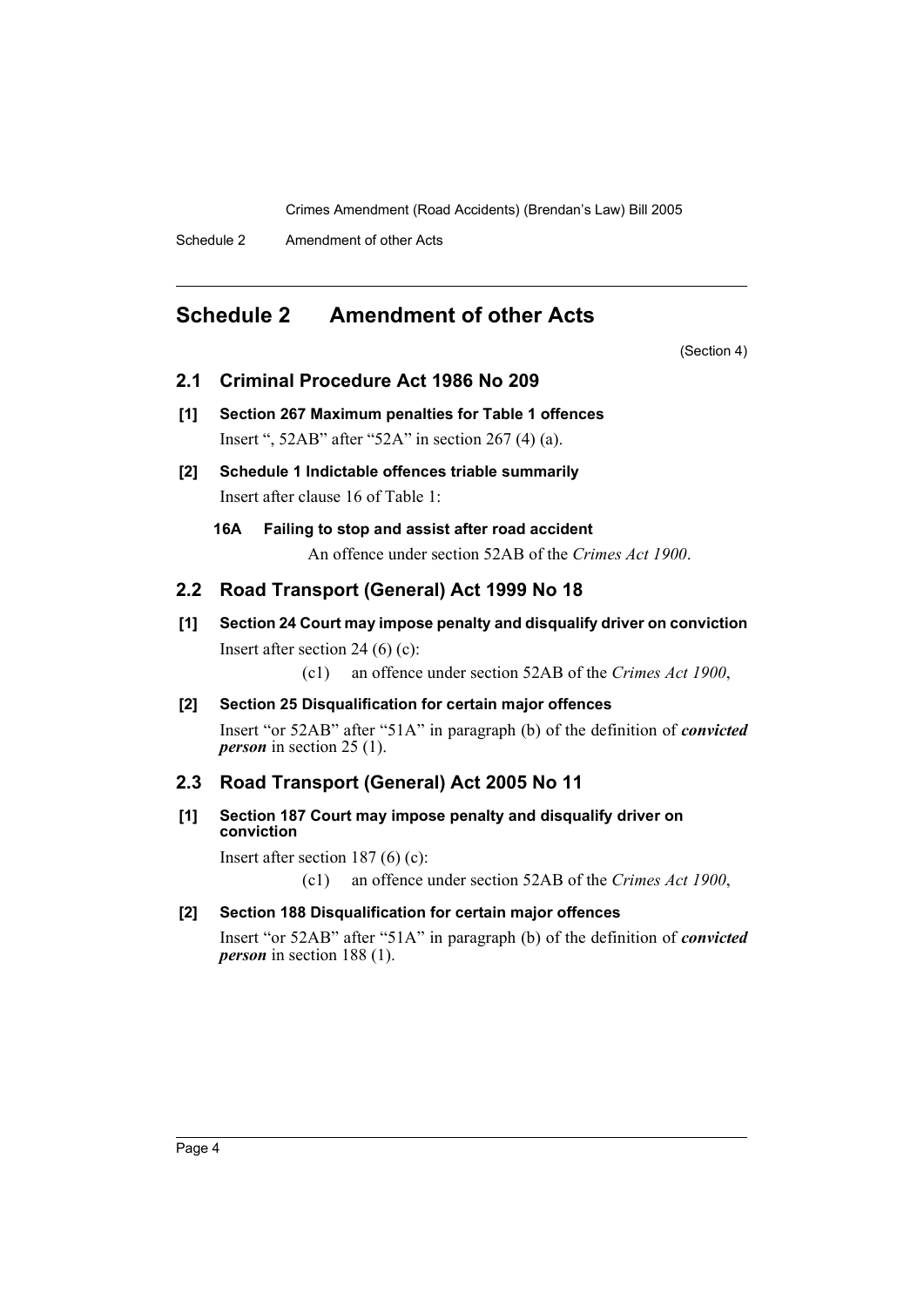Amendment of other Acts **Schedule 2** and the 2 and the 2 and 2 and 2 and 2 and 2 and 2 and 2 and 2 and 2 and 2 and 2 and 2 and 2 and 2 and 2 and 2 and 2 and 2 and 2 and 2 and 2 and 2 and 2 and 2 and 2 and 2 and 2 and 2 and

## **2.4 Road Transport (Safety and Traffic Management) Act 1999 No 20**

### **Section 70**

Omit the section. Insert instead:

### **70 Offence of failing to stop and assist after impact causing injury**

- (1) A person is guilty of an offence if:
	- (a) a vehicle or horse being driven or ridden by the person on a road or road related area is involved in an impact occasioning the death of, or injury to, another person, and
	- (b) the person knows, or ought reasonably to know, that the vehicle or horse has been involved in an impact occasioning injury to another person, and
	- (c) the person fails to stop and give any assistance that may be necessary and that it is in his or her power to give.

Maximum penalty: 30 penalty units or imprisonment for 18 months or both (in the case of a first offence) or 50 penalty units or imprisonment for 2 years or both (in the case of a second or subsequent offence).

- (2) For the purposes of this section, the circumstances in which a vehicle is involved in an impact occasioning the death of, or injury to, a person include if the death or injury is occasioned through any of the following:
	- (a) the vehicle overturning or leaving a road or road related area while the person is being conveyed in or on that vehicle (whether as a passenger or otherwise),
	- (b) an impact between any object and the vehicle while the person is being conveyed in or on that vehicle (whether as a passenger or otherwise),
	- (c) an impact between the person and the vehicle,
	- (d) the impact of the vehicle with another vehicle or an object in, on or near which the person is at the time of the impact,
	- (e) an impact with anything on, or attached to, the vehicle,
	- (f) an impact with anything that is in motion through falling from the vehicle,
	- (g) the person falling from the vehicle, or being thrown or ejected from the vehicle, while being conveyed in or on the vehicle (whether as a passenger or otherwise),